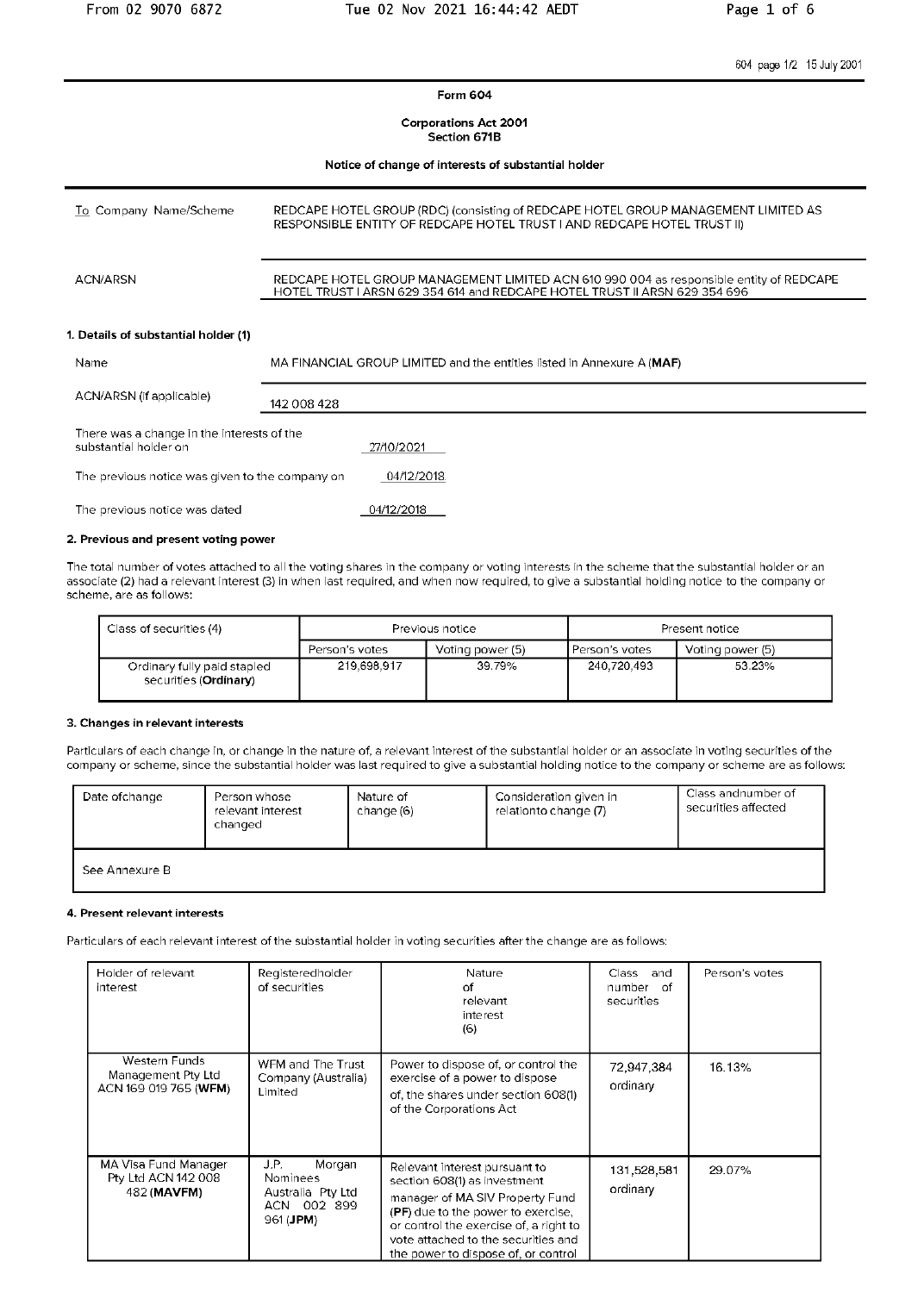|                                                                |              | the exercise of a power to dispose<br>of, the securities                                                                                                                                                                                                                                                             |                         |        |
|----------------------------------------------------------------|--------------|----------------------------------------------------------------------------------------------------------------------------------------------------------------------------------------------------------------------------------------------------------------------------------------------------------------------|-------------------------|--------|
| <b>MA Asset</b><br>Management Ltd<br>ACN 142 008 535<br>(MAAM) | MAAM and JPM | Relevant interest pursuant to<br>section 608(1) as trustee of PF and<br>MA Hotel Investment Fund due to<br>the power to exercise, or control<br>the exercise of, a right to vote<br>attached to the securities and the<br>power to dispose of, or control the<br>exercise of a power to dispose of<br>the securities | 167,773,109<br>ordinary | 37.10% |
| <b>MAF</b>                                                     |              | Relevant interest pursuant to<br>section 608(3) due to holding<br>voting power of above 20% in<br>MAAM and WFM                                                                                                                                                                                                       | 240,720,493<br>ordinary | 53.23% |

#### 5. Changes in association

The persons who have become associates (2) of, ceased to be associates of, or have changed the nature of their association (9) with, the substantial holder in relation to voting interests in the company or scheme are as follows:

| Name and ACN/ARSN (if applicable) | Nature of association |
|-----------------------------------|-----------------------|
| Not applicable                    |                       |

#### 6. Addresses

The addresses of persons named in this form are as follows:

| Name           | Address |
|----------------|---------|
| See Annexure A |         |

PRINT NAME: REBECCA ONG Signature

CAPACITY: COMPANY SECRETARY

DATE: 2 November 2021

# SIGNATURE:

Returnholted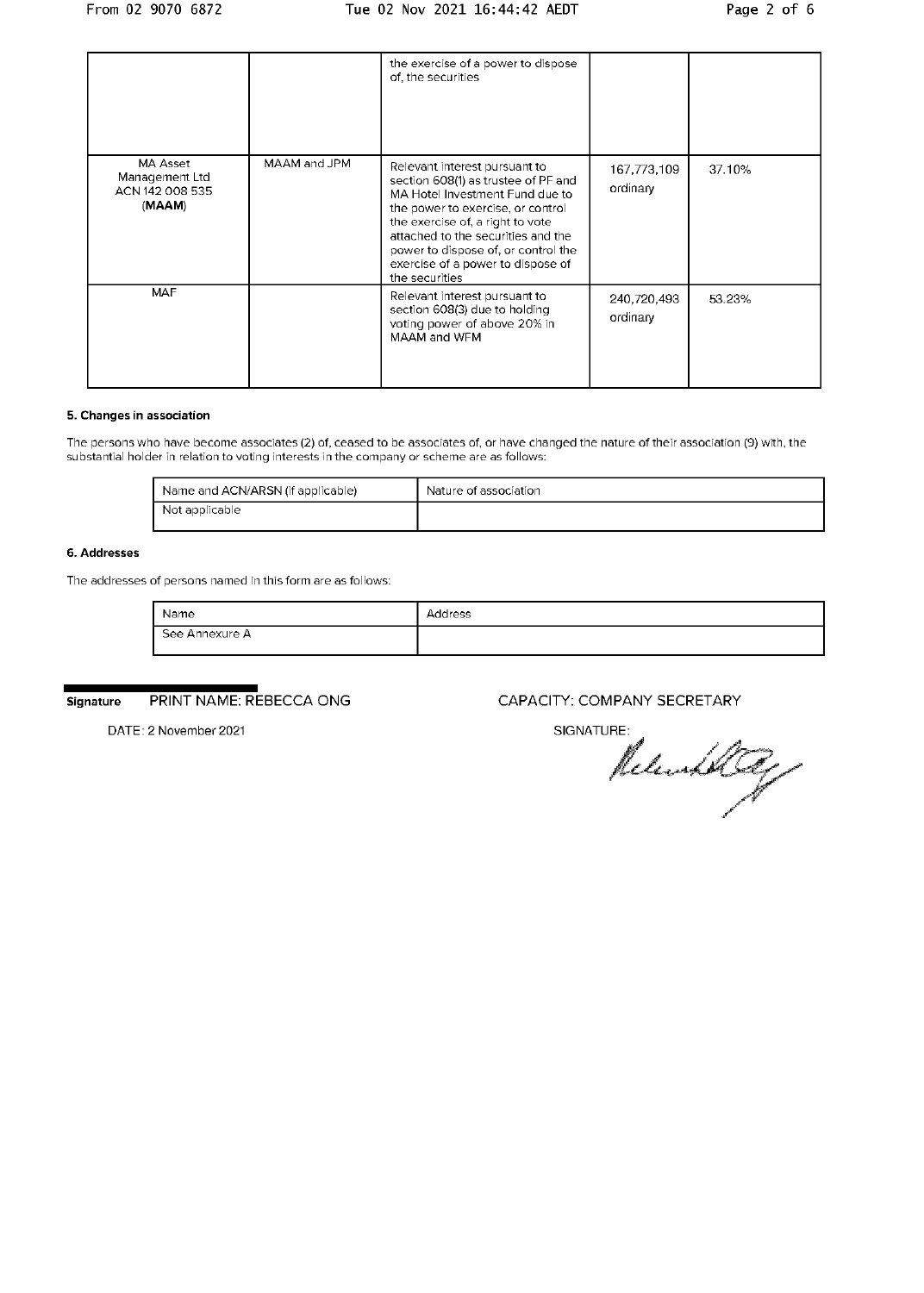### ANNEXURE A TO FORM 604 NOTICE OF CHANGE OF INTERESTS OF SUBSTANTIAL HOLDER

This is annexure A of two pages referred to in Form 604 Notice of change of interests of substantial holder dated 2 November 2021.

Release

REBECCA ONG, COMPANY SECRETARY

| Name                                                   | Address                                                              |
|--------------------------------------------------------|----------------------------------------------------------------------|
| A.C.N. 167 316 109 Pty Ltd ACN 167 316 109             | Level 27, Governor Phillip Tower, 1 Farrer Place, Sydney NSW<br>2000 |
| Armada Funds Management Pty Ltd ACN 124 754 847        | Level 27, Governor Phillip Tower, 1 Farrer Place, Sydney NSW<br>2000 |
| Eastern Credit Management Pty Ltd ACN 623 243 336      | Level 27, Governor Phillip Tower, 1 Farrer Place, Sydney NSW<br>2000 |
| Global Wealth Aged Care Pty Ltd ACN 610 989 994        | Level 27, Governor Phillip Tower, 1 Farrer Place, Sydney NSW<br>2000 |
| Global Wealth Residential Pty Ltd ACN 607 039 216      | Level 27, Governor Phillip Tower, 1 Farrer Place, Sydney NSW<br>2000 |
| KCF ST Pty Ltd ACN 623 251 196                         | Level 27, Governor Phillip Tower, 1 Farrer Place, Sydney NSW<br>2000 |
| MA Asset Management Ltd ACN 142 008 535                | Level 27, Governor Phillip Tower, 1 Farrer Place, Sydney NSW<br>2000 |
| MA Credit Investments Pty Ltd ACN 631 017 037          | Level 27, Governor Phillip Tower, 1 Farrer Place, Sydney NSW<br>2000 |
| MA Hotel Management Pty Ltd ACN 619 297 228            | Level 27, Governor Phillip Tower, 1 Farrer Place, Sydney NSW<br>2000 |
| MA Investment Management Pty Ltd ACN 621 552 896       | Level 27, Governor Phillip Tower, 1 Farrer Place, Sydney NSW<br>2000 |
| MA Visa Fund Manager Pty Ltd ACN 142 008 482           | Level 27, Governor Phillip Tower, 1 Farrer Place, Sydney NSW<br>2000 |
| MAAM GP Pty Ltd ACN 164 411 607                        | Level 27, Governor Phillip Tower, 1 Farrer Place, Sydney NSW<br>2000 |
| MAAM Holdings Pty Ltd ACN 621 215 450                  | Level 27, Governor Phillip Tower, 1 Farrer Place, Sydney NSW<br>2000 |
| MAAM TT Pty Ltd ACN 629 587 560                        | Level 27, Governor Phillip Tower, 1 Farrer Place, Sydney NSW<br>2000 |
| MACDF TT Pty Ltd ACN 169 652 742                       | Level 27, Governor Phillip Tower, 1 Farrer Place, Sydney NSW<br>2000 |
| MAF Credit Pty Ltd ACN 623 716 503                     | Level 27, Governor Phillip Tower, 1 Farrer Place, Sydney NSW<br>2000 |
| MAAM RE Limited ACN 135 855 186                        | Level 27, Governor Phillip Tower, 1 Farrer Place, Sydney NSW<br>2000 |
| MA Moelis Australia Advisory Pty Ltd ACN 142 008 446   | Level 27, Governor Phillip Tower, 1 Farrer Place, Sydney NSW<br>2000 |
| Moelis Australia Finance Pty Ltd ACN 621 554 845       | Level 27, Governor Phillip Tower, 1 Farrer Place, Sydney NSW<br>2000 |
| MA Foundation Pty Ltd ACN 622 860 904                  | Level 27, Governor Phillip Tower, 1 Farrer Place, Sydney NSW<br>2000 |
| MAFG Operations Pty Ltd ACN 138 030 289                | Level 27, Governor Phillip Tower, 1 Farrer Place, Sydney NSW<br>2000 |
| MA Moelis Australia Securities Pty Ltd ACN 122 781 560 | Level 27, Governor Phillip Tower, 1 Farrer Place, Sydney NSW<br>2000 |
| MAFG Share Plan Pty Ltd ACN 610 383 590                | Level 27, Governor Phillip Tower, 1 Farrer Place, Sydney NSW<br>2000 |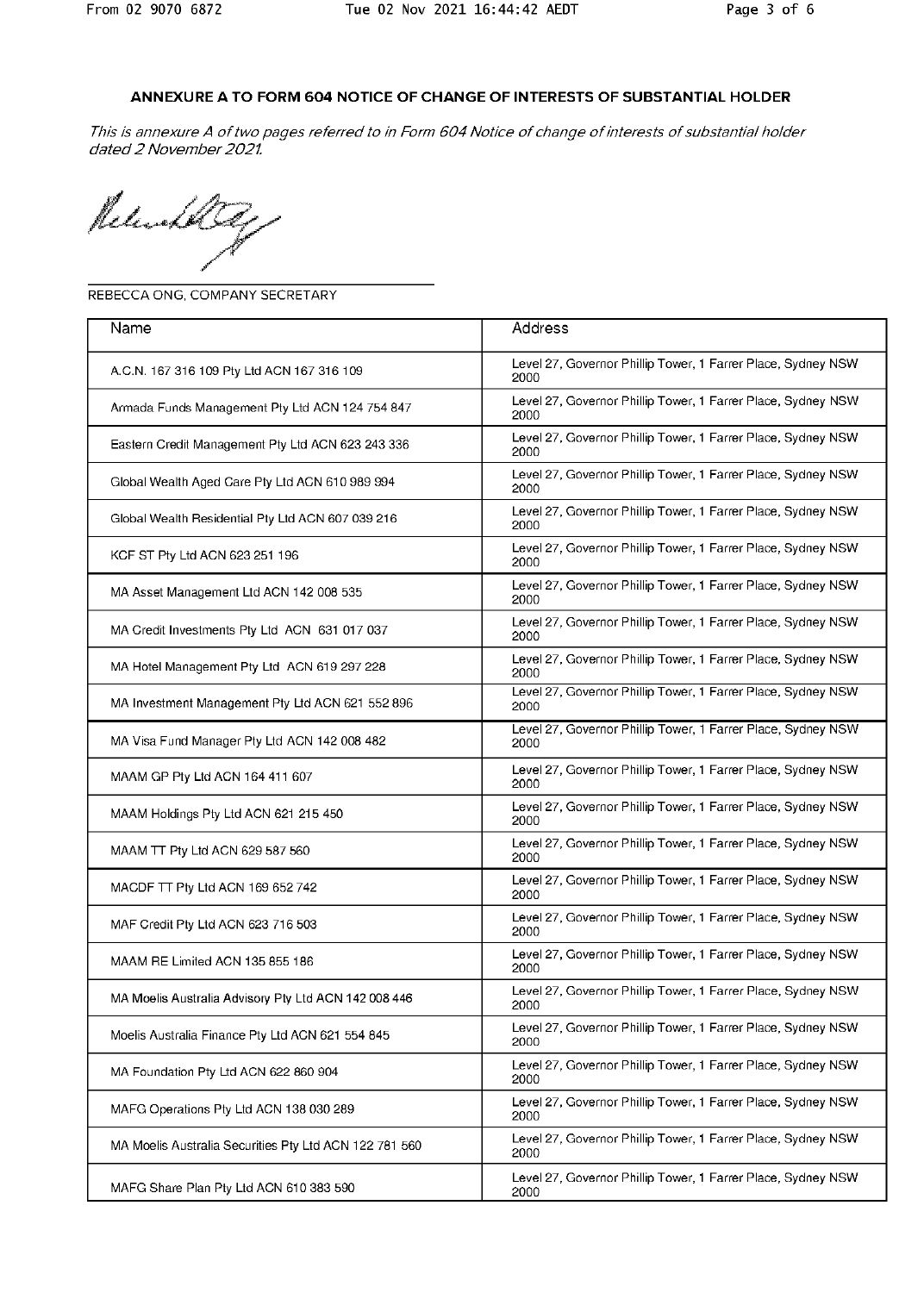| Redcape Hotel Group Management Ltd ACN 610 990 004                    | Level 27, Governor Phillip Tower, 1 Farrer Place, Sydney NSW<br>2000 |
|-----------------------------------------------------------------------|----------------------------------------------------------------------|
| Rockford Capital Pty Ltd ACN 116 067 497                              | Level 27, Governor Phillip Tower, 1 Farrer Place, Sydney NSW<br>2000 |
| TMASL Finance Pty Ltd ACN 623 313 057                                 | Level 27, Governor Phillip Tower, 1 Farrer Place, Sydney NSW<br>2000 |
| Western Funds Management Pty Ltd ACN 169 019 765                      | Level 27, Governor Phillip Tower, 1 Farrer Place, Sydney NSW<br>2000 |
| Moelis Australia Partners Holdings Pty Ltd ACN 622 353 191            | Level 27, Governor Phillip Tower, 1 Farrer Place, Sydney NSW<br>2000 |
| Moelis Australia Partners Pty Ltd ACN 622 354 152                     | Level 27, Governor Phillip Tower, 1 Farrer Place, Sydney NSW<br>2000 |
| MAAM TT (Figtree) Pty Ltd ACN 630 343 261                             | Level 27, Governor Phillip Tower, 1 Farrer Place, Sydney NSW<br>2000 |
| MAAM TT (Marion) Pty Ltd ACN 636 257 835                              | Level 27, Governor Phillip Tower, 1 Farrer Place, Sydney NSW<br>2000 |
| MAAM TT (Marion) Advertising Pty Ltd ACN 637 793 563                  | Level 27, Governor Phillip Tower, 1 Farrer Place, Sydney NSW<br>2000 |
| BHBB TT Pty Ltd ACN 637 771 647                                       | Level 27, Governor Phillip Tower, 1 Farrer Place, Sydney NSW<br>2000 |
| MAAM Holdings Pty Ltd ACN 638 953 661                                 | Level 27, Governor Phillip Tower, 1 Farrer Place, Sydney NSW<br>2000 |
| Grassroots Childcare Developments Holdings Pty Ltd<br>ACN 637 595 914 | Level 27, Governor Phillip Tower, 1 Farrer Place, Sydney NSW<br>2000 |
| Grassroots Childcare Developments Pty Ltd                             | Level 27, Governor Phillip Tower, 1 Farrer Place, Sydney NSW<br>2000 |
| ACN 637 596 019                                                       | Level 27, Governor Phillip Tower, 1 Farrer Place, Sydney NSW         |
| MAKM Holdings Pty Ltd ACN 638 953 661                                 | 2000                                                                 |
| Avena Holdings Pty Ltd ACN 644 907 791                                | Level 27, Governor Phillip Tower, 1 Farrer Place, Sydney NSW<br>2000 |
| Courthouse Fund TT Pty Ltd ACN 135 855<br>186                         | Level 27, Governor Phillip Tower, 1 Farrer Place, Sydney NSW<br>2000 |
| MADT Corporate Pty Ltd ACN 645 649 654                                | Level 27, Governor Phillip Tower, 1 Farrer Place, Sydney NSW<br>2000 |
| Retpro Management Pty Ltd ACN 155 736 771                             | Level 27, Governor Phillip Tower, 1 Farrer Place, Sydney NSW<br>2000 |
| Retpro Pty Limited ACN 140 217 796                                    | Level 27, Governor Phillip Tower, 1 Farrer Place, Sydney NSW<br>2000 |
| MA Bendigo TT I Pty Ltd ACN 651 045 939                               | Level 27, Governor Phillip Tower, 1 Farrer Place, Sydney NSW<br>2000 |
| MA Bendigo TT II Pty Ltd ACN 651 046 383                              | Level 27, Governor Phillip Tower, 1 Farrer Place, Sydney NSW<br>2000 |
| WFM Financial Holdings Pty Ltd ACN 651 052 372                        | Level 27, Governor Phillip Tower, 1 Farrer Place, Sydney NSW<br>2000 |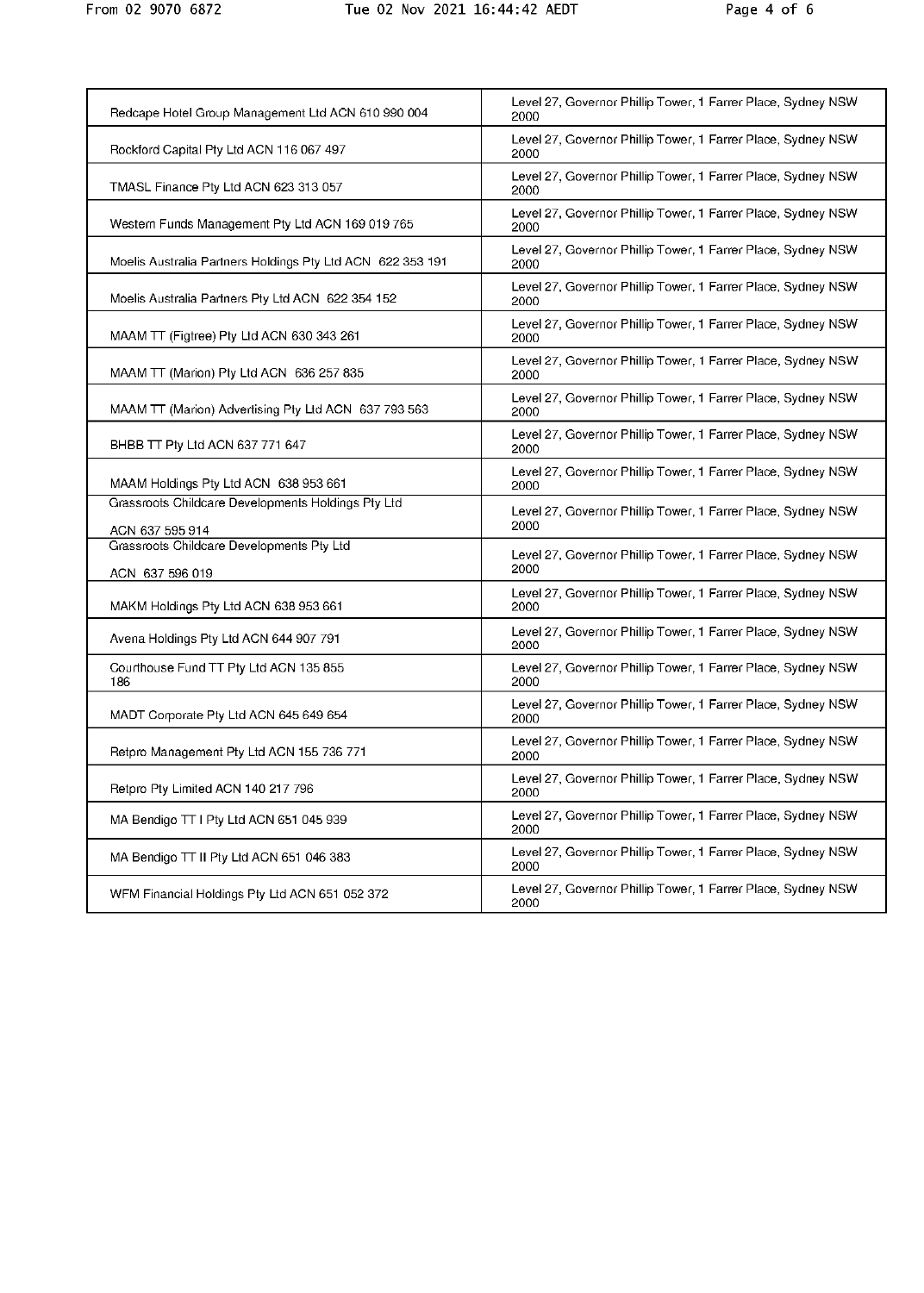## ANNEXURE B TO FORM 604 NOTICE OF CHANGE OF INTERESTS OF SUBSTANTIAL **HOLDER**

This is annexure B of three pages referred to in Form 604 Notice of change of interests of substantial holderdated 2 November 2021.

Releathly

REBECCA ONG, COMPANY SECRETARY

| Holder of relevant interest<br>Date of change |            | Consideration (9) | Class and number of<br>securities |
|-----------------------------------------------|------------|-------------------|-----------------------------------|
|                                               |            | Cash              | Ordinary                          |
| MAAM, MAVFM, MAF                              | 11/03/2019 | 177,860           | (171, 250)                        |
| MAAM, MAVFM, MAF                              | 12/03/2019 | 167,664           | (161, 838)                        |
| MAAM, MAVFM, MAF                              | 13/03/2019 | 148,922           | (143, 678)                        |
| MAAM, MAVFM, MAF                              | 14/03/2019 | 103,166           | (99, 677)                         |
| MAAM, MAVFM, MAF                              | 15/03/2019 | 960,499           | (923,557)                         |
| MAAM, MAVFM, MAF                              | 29/08/2019 | 2,648,510         | (2,451,852)                       |
| MAAM, MAVFM, MAF                              | 30/08/2019 | 155,406           | (142, 522)                        |
| MAAM, MAVFM, MAF                              | 02/09/2019 | 188,937           | (172, 498)                        |
| MAAM, MAVFM, MAF                              | 03/09/2019 | 30,582            | (28,057)                          |
| MAAM, MAVFM, MAF                              | 04/09/2019 | 49,833            | (45, 718)                         |
| MAAM, MAVFM, MAF                              | 05/09/2019 | 111,775           | (102, 546)                        |
| MAAM, MAVFM, MAF                              | 11/09/2019 | 4,619             | (4,257)                           |
| MAAM, MAVFM, MAF                              | 19/09/2019 | 40,574            | (37, 920)                         |
| MAAM, MAVFM, MAF                              | 24/09/2019 | 25,916            | (23,897)                          |
| MAAM, MAVFM, MAF                              | 24/09/2019 | 147,991           | (137, 029)                        |
| MAAM, MAVFM, MAF                              | 26/02/2020 | 295               | 266                               |
| MAAM, MAVFM, MAF                              | 27/02/2020 | 3,258,343         | 2,928,848                         |
| MAAM, MAVFM, MAF                              | 28/02/2020 | 2,066,800         | 1,870,886                         |
| MAAM, MAVFM, MAF                              | 02/03/2020 | 217,949           | 200,000                           |
| MAAM, MAVFM, MAF                              | 07/09/2020 | 58,523            | (71, 369)                         |
| MAAM, MAVFM, MAF                              | 10/09/2020 | 19,573            | (23,869)                          |
| MAAM, MAVFM, MAF                              | 15/09/2020 | 400,040           | (500, 050)                        |
| MAAM, MAVFM, MAF                              | 18/02/2021 | 181,031           | (188, 378)                        |
| MAAM, MAVFM, MAF                              | 19/02/2021 | 210,966           | (221, 999)                        |
| MAAM, MAVFM, MAF                              | 22/02/2021 | 171,005           | (181, 284)                        |
| MAAM, MAVFM, MAF                              | 22/02/2021 | 34,807            | (36, 639)                         |
| MAAM, MAVFM, MAF                              | 23/02/2021 | 235,705           | (254, 816)                        |
| MAAM, MAVFM, MAF                              | 24/02/2021 | 210,437           | (226, 813)                        |
| MAAM, MAVFM, MAF                              | 25/02/2021 | 224,650           | (244, 477)                        |
| MAAM, MAVFM, MAF                              | 26/02/2021 | 148,927           | (162, 691)                        |
| MAAM, MAVFM, MAF                              | 01/03/2021 | 37,664            | (41,163)                          |